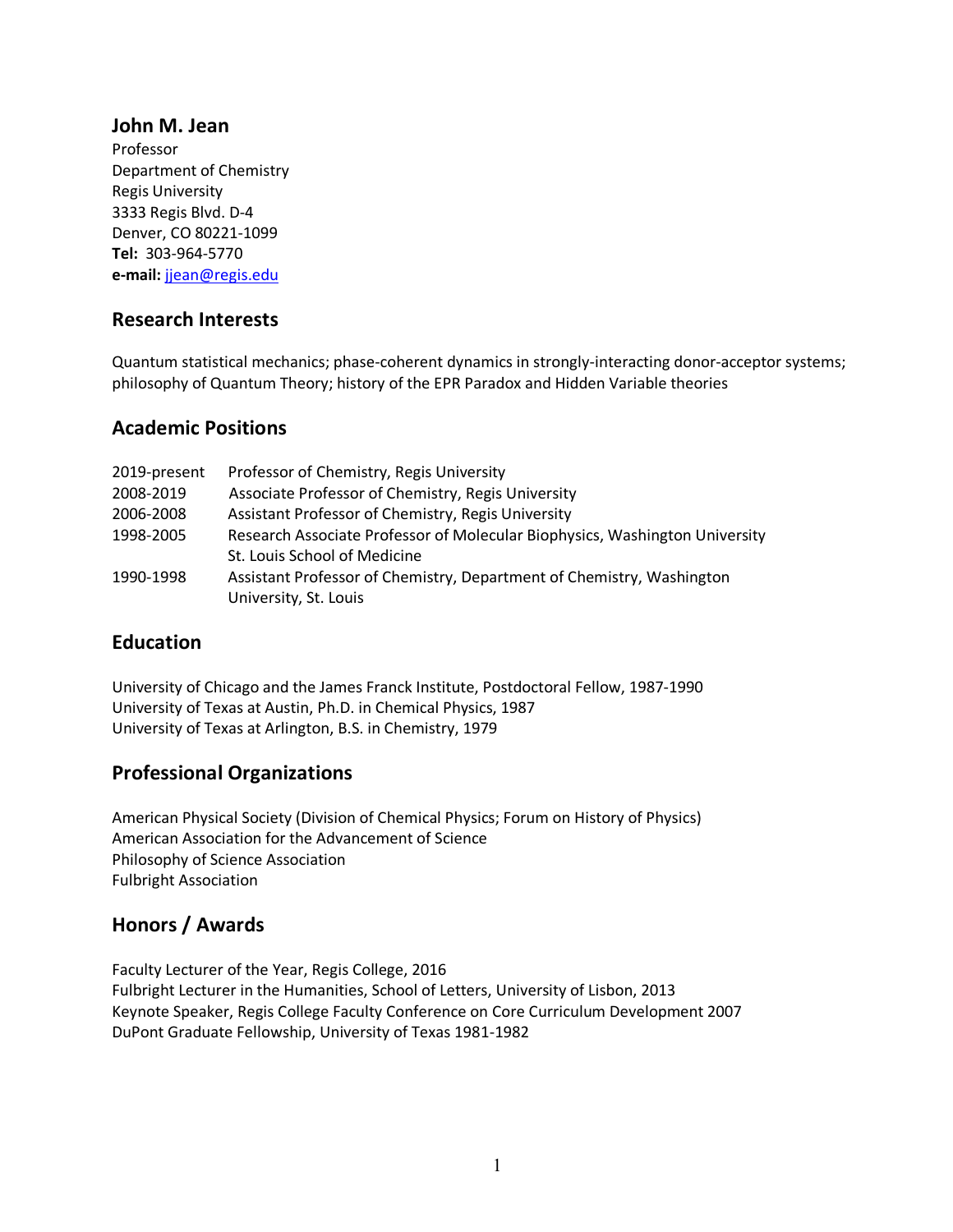# **University Committees and Service Work**

Chair, Academic Policies and Standards Committee (August 2008-May 2010) Chair, Department of Chemistry (August 2008-August 2011, May 2014-present) Member, Environmental Studies Program Advisory Committee (August 2009-May 2011) Member, Faculty Search Committees (Department of Biology-2009-2010, Department of Physics 2009-2010, Department of Psychology 2008-2009, School of Pharmacy, 2008-2009) Authored *Department of Chemistry Assessment Plan* (2009) Authored *Department of Chemistry Strategic Plan* (2009-2010) Developed revised upper-division Chemistry curriculum in response to new American Chemical Society Committee on Professional Training mandates for undergraduate curricula (2011)

Academic Unit Review Coordinator, Academic Policies and Standards Committee (August 2016-May 2017) Member, Institutional Animal Care and Use Committee (IACUC) (Spring 2012-2016) Member, Travel Study Committee (August 2015-May 2016)

#### **Invited Lectures**

*Between idea and reality: How far can metaphysical theorizing take us in the interpretation of quantum*  theory? 40<sup>th</sup> Fulbright Association Conference, Washington D.C., Nov. 2017.

*Models, measurement, and metaphysical baggage: 90 Years of quantum theory.* Regis College Faculty Lecture of the Year, Nov. 2016.

*Holism and non-separability in quantum mechanics: A brief history of the Einstein-Podolsky-Rosen paradox.*  Faculdade de Ciências e Tecnologia, Universidade Nova de Lisboa, Caparica, Portugal. Dec. 2013.

*Quantum Entanglement and Bell's Theorem*, Faculdade de Ciências, Universidade de Lisboa, Lisbon, Portugal. Nov. 2013.

*Fluorescence dynamics of 2-aminopurine in DNA oligomers.* Faculdade de Ciências, Instituto Superior Técnico, Lisbon, Portugal. Nov. 2013

*Teaching ethics and the technology of warfare in the 21st century.* Faculdade de Letras, American Studies Program, Universidade de Lisboa, Oct. 2013.

*Fretting about FRET: Theoretical and experimental studies of electronic energy transfer in 2-aminopurinelabeled DNA oligomers.* University of Notre Dame, March 2009.

*Thermal fluctuations and excitonic interactions in 5ʹX-2AP-Y3ʹ trinucleotides and polyadenosine.* National Meeting of the American Physical Society, Denver, CO, March 2007.

*Conformational dynamics and rate processes in 2-aminopurine-labeled DNA,* Symposium on Photodynamics in Biological Molecules - PacifiChem 2005 Conference, Honolulu, HI, December 2005.

*Photophysics of 2-aminopurine in DNA*, Department of Chemistry, University of Houston, March 2005.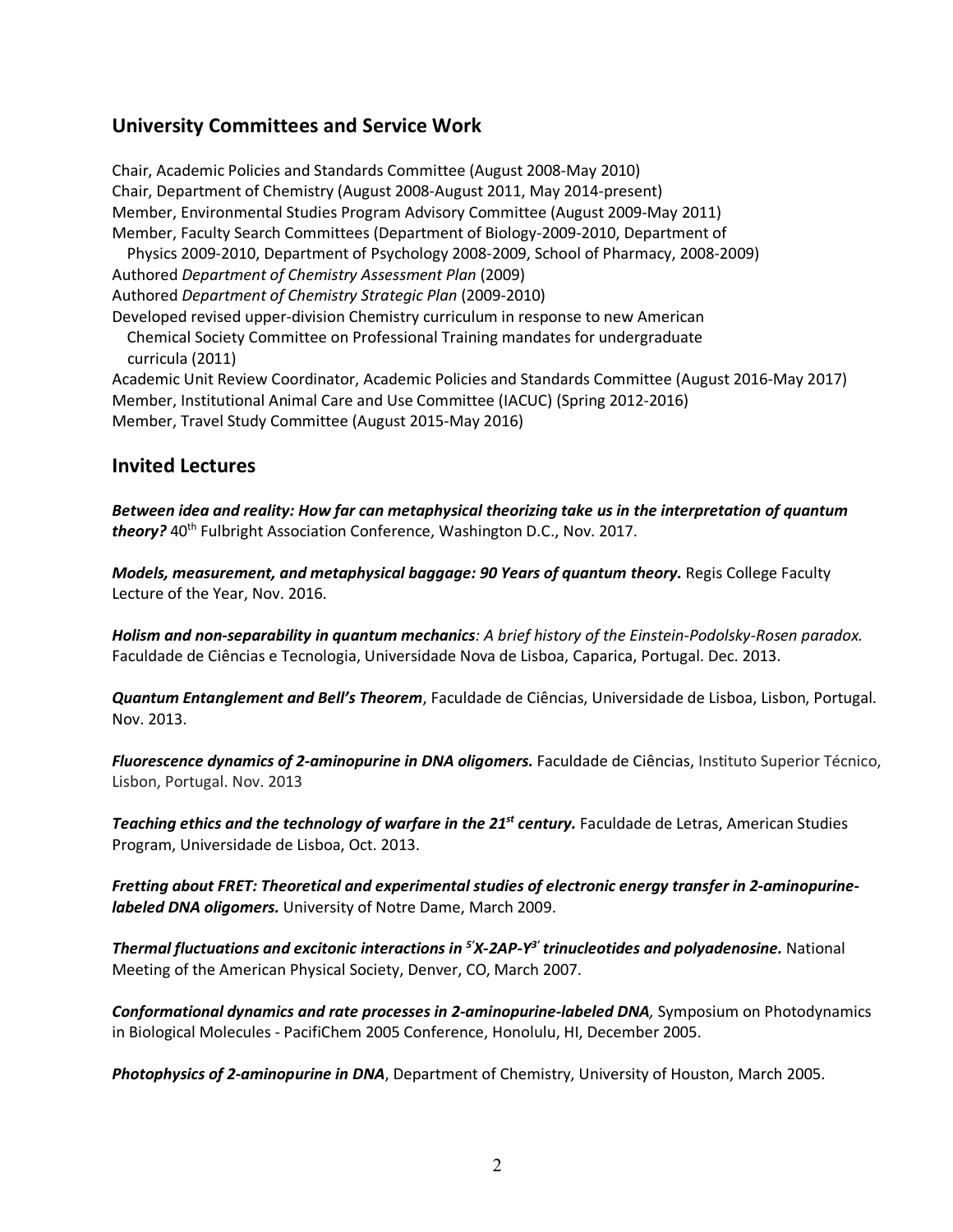*Effects of structural fluctuations on charge-transfer and energy transfer in DNA***, Department of Physics,** University of Kansas, October, 2004.

*Correlated electronic structure methods: Applications to DNA bases and base analogs,* Center for Computational Biology, Washington University, May, 2003.

*Time-dependent density functional study of DNA bases and DNA oligomers containing 2-aminopurine,* 125th National Meeting of the American Chemical Society, New Orleans, LA, March, 2003.

*Electronic structure and fluorescence dynamics of 2-aminopurine in DNA***, Department of Chemistry, Auburn** University, April, 2002.

*Theoretical and experimental aspects of fluorescence correlation spectroscopy: Applications to highthroughput screening,* Monsanto Corporation, St. Louis, MO, March 2002.

*Fluorescence dynamics of 2AP-labeled nucleic acids,* Biological Fluorescence Subgroup; Biophysical Society National Meeting, Boston, MA, Feb. 2001.

**Probing nucleic acid structure and dynamics with fluorescent base analogs, Department of Chemistry, St.** Louis University, November, 2000.

*Vibrationally-coherent photobiology,* Department of Chemistry, Ohio State University, May, 1997.

*Vibrationally-coherent photobiology,* Department of Chemistry, Vanderbilt University, February, 1997.

*A crash course on density matrices and relaxation processes,* Graduate Student Seminar Series; Department of Chemistry, Vanderbilt University, February, 1997.

*Quantum coherence effects in ultrafast electron transfer reactions,* Department of Chemistry, University of Oregon, February, 1997.

*Picosecond Raman spectroscopy as a probe of vibrational energy transfer in solution,* Department of Chemistry, University of Missouri, St. Louis, September, 1996.

*Vibrationally coherent electronic curve crossing in condensed phases,* 112<sup>th</sup> National Meeting of the American Chemical Society, Orlando, FL, August, 1996.

*Probing the effects of structural rigidity on intra- and intermolecular vibrational dynamics: Picosecond Raman scattering from stilbene and its rigid electronic analogs, Department of Chemistry, University of* Missouri, October, 1995.

*Time- and frequency-resolved fluorescence as a probe of coherent dynamics in ultrafast electron transfer processes,* 108th National Meeting of the American Chemical Society, Washington, D.C. August, 1994.

*New insights into condensed phase barrier crossing: Picosecond resonance Raman scattering and fluorescence studies of trans-stilbene in solution,* Department of Physics, Washington University, November, 1993.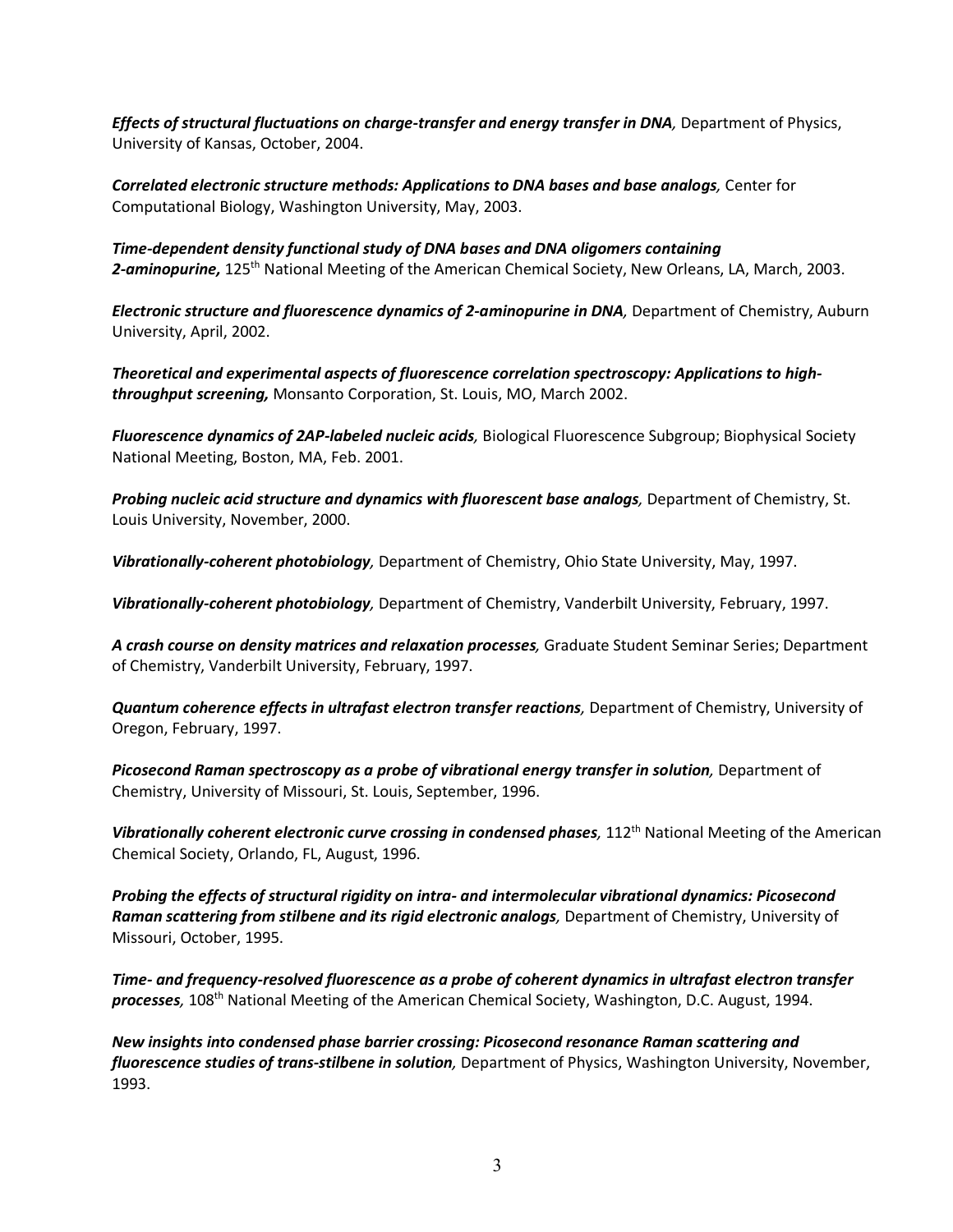*Probing excited state vibrational dynamics in trans-stilbene with picosecond resonance Raman spectroscopy* Department of Chemistry, Trinity University, November, 1993.

*Macroscopic and microscopic aspects of electronic energy transport in photosynthesis,* Department of Chemistry, University of Illinois, Urbana-Champaign, December 1991.

*Inclusion of Herzberg-Teller coupling effects in a time-domain theory of resonance Raman scattering*, University of Chicago, James Franck Institute, March 1991.

#### **Publications**

J.M. Jean, B.P. Krueger, *Structural fluctuations and excitation transfer between adenine and 2-aminopurine in single-stranded deoxytrinucleotides.* **J. Phys. Chem. B.** 110, 2899 (2006).

L. Kurz, B. Fite, J.M. Jean, T.R. Erpelding, P.R. Callis. *Photophysics of tryptophan fluorescence: Link with the catalytic strategy of the citrate synthase from Thermoplasma acidopholum.* **Biochemistry** 44 1394 **(**2005**)**.

J.M. Jean, *Stacking-unstacking dynamics of oligodeoxynucleotide trimers.* **Biochemistry** 43, 10277 (2004).

J.M. Jean, K.B. Hall, *2-Aminopurine Electronic Structure and Fluorescence Properties in DNA.* **Biochemistry**, 41, 13152 (2002).

J.M. Jean, K.B. Hall, *2-aminopurine fluorescence quenching and lifetimes: Role of base-stacking.* **Proc. Natl. Acad. Sci.** 98, 37 (2001).

J.M. Jean, K.B. Hall, *Theoretical study of the excited state properties and transitions of 2-aminopurine in the gas phase and in solution.* **J. Phys. Chem. A.** 104, 1930 (2000).

J.M. Jean, C. Clerte, K.B. Hall, *Global and local dynamics of the human U1A protein determined by tryptophan fluorescence.* **Protein Science** 8, 2110 (1999).

J. M. Jean, *Excitation effects on the quantum dynamics of condensed phase two-dimensional electronically nonadiabatic processes.* **J. Phys. Chem.** 102, 7549 (1998).

J. Qian, S.L. Schultz, J.M. Jean, *Separability of intra- and intermolecular vibrational relaxation processes in in the S1 state of trans-stilbene.* **J. Phys. Chem.** 101, 1000 (1997).

J. Qian, S.L. Schultz, J. Zdrodowski, J.M. Jean, *Picosecond anti-Stokes studies of intramolecular vibrational redistribution in trans-stilbene.* **Proc. XVth International Conference on Raman Spectroscopy** (1996).

J. M. Jean, *Vibrational coherence effects on electronic curve crossing.* **J. Chem. Phys.** 104, 5638 (1996).

J. Qian, S.L. Schultz, J.M. Jean, *Picosecond anti-Stokes studies of intramolecular vibrational redistribution in solution.* **Proc. VIIth International Conference on Time-Resolved Vibrational Spectroscopy**, Santa Fe, NM. (1996).

J. Qian, S.L. Schultz, J.M. Jean, *Observation of intramolecular vibrational redistribution and vibrational cooling in the S1 state of trans-stilbene and 2-phenylindene.* **Chem. Phys. Lett.** 233, 9 (1995).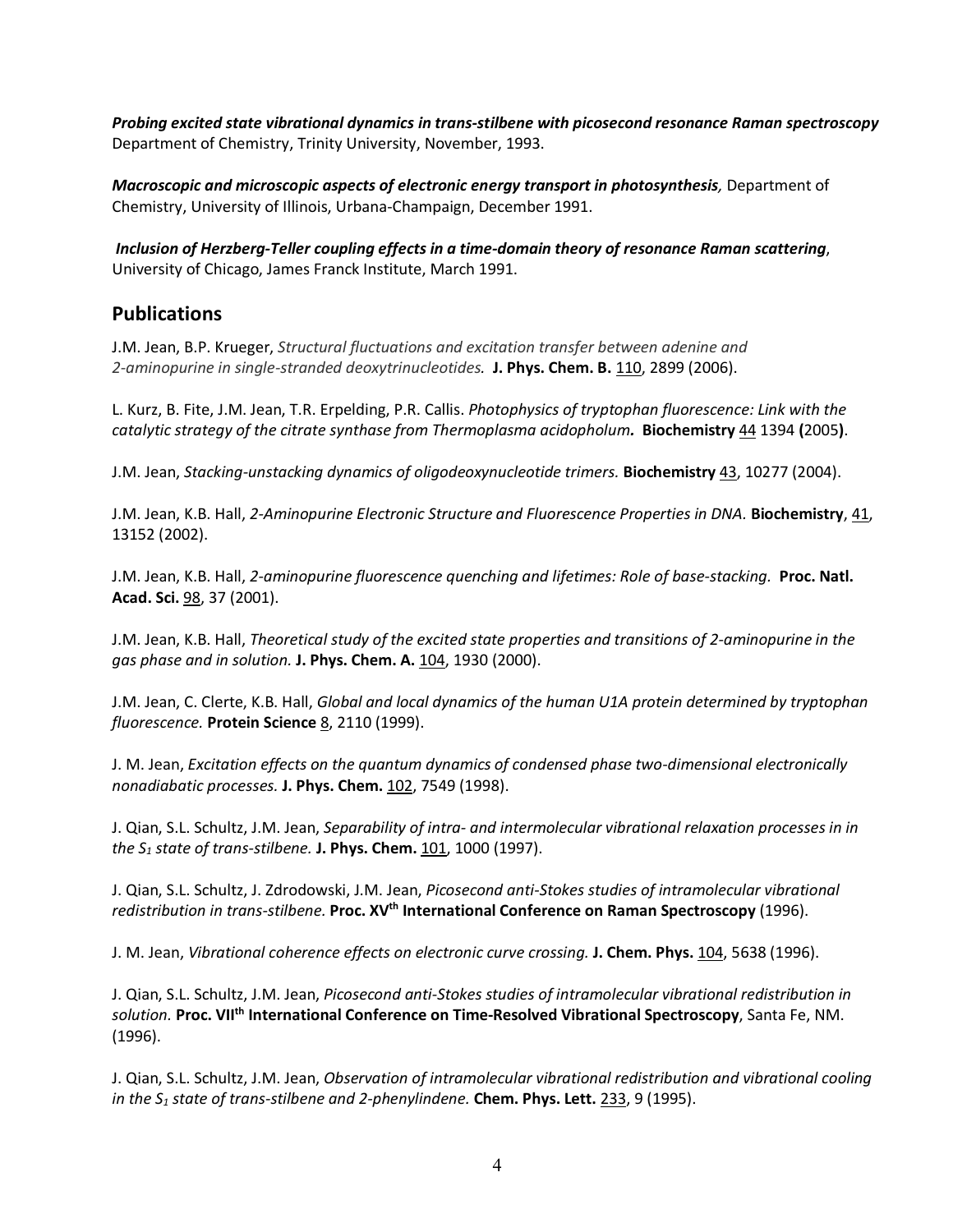J.M. Jean, G.R. Fleming, *Competition between energy and phase relaxation in electronic curve crossing processes.* **J. Chem. Phys.** 103, 2092 (1995).

J.M. Jean, *Time and frequency-resolved spontaneous emission as a probe of coherence effects in ultrafast electron transfer reactions.* **J. Chem. Phys.** 101, 10464 (1994).

J. Qian, S.L. Schultz, G.R. Bradburn, J.M. Jean, Picosecond resonance Raman studies of ultrafast vibrational dynamics of S1 trans-stilbene in solution. **J. Luminescence** 61, 727 (1994).

J. Qian, S.L. Schultz, G.R. Bradburn, J.M. Jean, *Picosecond resonance Raman studies of vibrational cooling of trans-stilbene in alcohols and alkanes.* **J. Phys. Chem.** 97, 10638 (1993).

D.C. Todd, G.R. Fleming, J.M. Jean, *Calculation of absorption and emission spectra: A study of cis-stilbene.* **J. Chem. Phys.** 97, 8915 (1992).

J.M. Jean, R.A. Friesner, G.R. Fleming, *Application of a multi-level Redfield theory to electron transfer in condensed phases.* **J. Chem. Phys.** 96, 5827 (1992).

Y.W. Jia, J.M. Jean, M.M. Werst, C.-K Chan, G.R. Fleming, *Simulations of the temperature dependence of energy transfer in the PSI core antenna.* **Biophys. J.** 63, 259 (1992).

D.C. Todd, J.M. Jean, S.J. Rosenthal, D. Yang, G.R. Fleming, *Fluorescence upconversion study of cis-stilbene isomerization.* **J. Chem. Phys.** 93, 8658 (1990).

J.M. Jean, D.C. Todd, S.J. Rosenthal, A.J. Ruggiero, G.R. Fleming, *Dynamics of cis-stilbene isomerization.* in **Ultrafast Phenomena VII**, ed. C.B. Harris & E.P. Ippen, G.A. Mourou, A.H. Zewail, Springer-Verlag, Berlin (1990).

J.M. Jean, R.A. Friesner, G.R. Fleming, *Classical and quantum models for activationless reaction dynamics.* **Ber. Bunsenges. Phys. Chem.** 95, 253 (1990).

M. Belhadj, J.M. Jean, R.A. Friesner, J. Schoonover, W.H. Woodruff, *Theoretical analysis of resonance Raman spectra from the blue copper protein azurin.* **J. Phys. Chem.** 94, 2160 (1990).

J.M. Jean, C.-K. Chan, L. Mets, R.S. Alberte, G.R. Fleming, T.G. Owens, *Energy transfer in photosynthesis.* **Proc. International Conference on Energy and Electron Transfer (Prague)** Vol. 2, 64-68 (1990). (

J.M. Jean, C.-K. Chan, G.R. Fleming, *Excitation transport and trapping on spectrally disordered lattices.*  **Biophys. J.** 56, 1203 (1989).

M. Belhadj, J.M. Jean, R.A. Friesner, J.Schoonover, W.H. Woodruff, *Theoretical simulation of low-temperature resonance Raman spectra from blue copper proteins*. **Proc. Raman Centennial Conference, Calcutta, India**  (1988).

J.M. Jean, C.-K. Chan, G.R. Fleming, *Electronic energy transfer in photosynthetic bacterial reaction centers.* **Isr. J. Chem.** 28, 169 (1988).